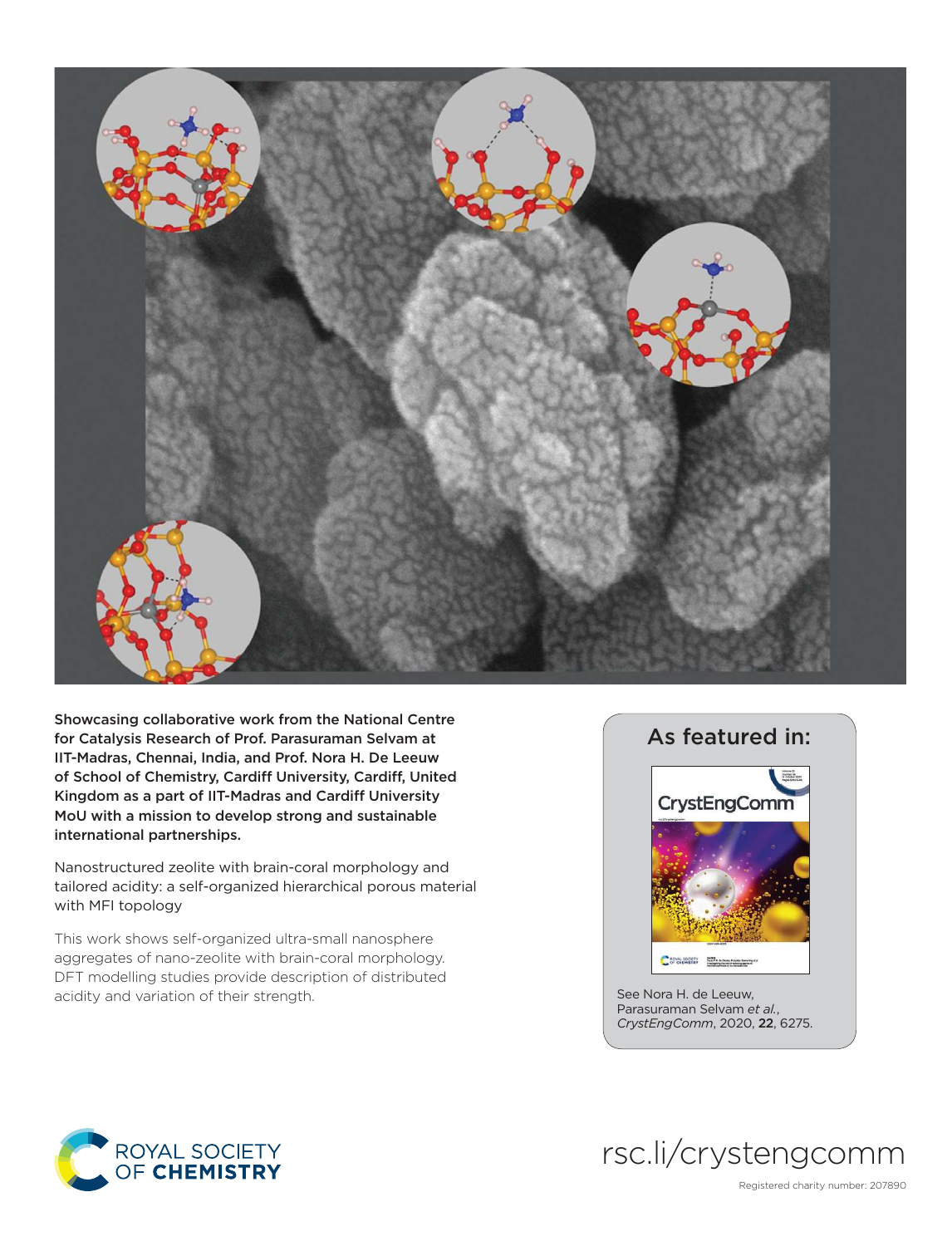# CrystEngComm



**View Article Online**

# PAPER

Check for updates

Cite this: CrystEngComm, 2020, 22, 6275

# Nanostructured zeolite with brain-coral morphology and tailored acidity: a self-organized hierarchical porous material with MFI topology†‡

Esun Selvam, §<sup>a</sup> Rajesh K. Parsapur, <sup>b</sup> Carlos E. Hernandez-Tamargo, <sup>iD bc</sup> Nora H. de Leeuw <sup>in \*cd</sup> and Parasuraman Selvam in \*bef

We report here the synthesis of nano-zeolite, viz., ZSM-5 with MFI topology, having a unique brain-coral morphology, designated as n-ZSM-5. These nanoscopic structures (250–300 nm) are in turn formed by self-organization of uniform nanoparticles of zeolite nanospheres of sizes 10–40 nm. Such a remarkable crystal architecture endows the material with improved physico-chemical properties, viz., enhanced surface area, distributed acid sites, mesoporosity and reduced diffusion resistance, which make n-ZSM-5 a promising solid acid catalyst. For comparison, bulk or conventional ZSM-5, referred to as c-ZSM-5, was also synthesized and its performance for tertiary butylation of phenol was evaluated. Density functional theory modelling studies provide an adequate description of the variation of acid strength observed in temperature-programmed desorption of ammonia experiments.

Received 8th July 2020, Accepted 12th August 2020

DOI: 10.1039/d0ce00989j

rsc.li/crystengcomm

# Introduction

The remarkable success of zeolites as solid-acid catalysts is based on their distinctive ordered microporous structure and flexible aluminosilicate framework providing them with unique physicochemical characteristics.<sup>1</sup> In particular, zeolites with MFI-topology, *e.g.*, ZSM-5, are primarily important in petrochemical processing and fine chemical synthesis. Nevertheless, the presence of a well-organized network of micropores which is highly significant for spatial selectivity can also impose severe mass transfer constraints due to the sluggish diffusion inside the narrow pore channels.<sup>2</sup> In this regard, the reduction of crystal size from bulk- to nano-dimensions can have a pronounced impact on

*<sup>b</sup>National Centre for Catalysis Research and Department of Chemistry, Indian Institute of Technology-Madras, Chennai 600 036, Tamil Nadu, India. E-mail: selvam@iitm.ac.in*

the performance of these zeolitic structures owing to the significant change in the physico-chemical properties. $3,4$ However, regulating the growth of zeolites to nano dimensions is a challenging task owing to the highly alkaline synthesis conditions, which results in uncontrolled crystal growth and aggregation of crystals.<sup>5</sup> Hence, attempts have been made to synthesize aluminium- and alkali-free siliceous structures owing to their framework simplicity and controlled crystal growth.3,6,7 On the other hand, numerous efforts were also devoted to the synthesis of nanocrystalline zeolites such as ZSM-5 by employing various strategies, *viz.*, lowtemperature synthesis from clear solutions, reflexing and hydrothermal treatments of alkali-free solutions and microemulsions, confined-space synthesis, and fluoride-assisted synthesis, $8-13$  but without much success. Although, fluoride media yield low-silanol groups with fewer framework defects,<sup>12,13</sup> they also poses concerns with respect to safety and process economics. Therefore, the synthesis of nanosized zeolites, under alkaline synthesis conditions, with enhanced aluminium content, smaller crystal dimensions, and low framework defects is still a great challenge to the scientific community.

Numerous efforts have also been made to alleviate the diffusion limitations by inducing mesoporosity in the zeolite matrix, however, these approaches use various expensive templating strategies and tedious post-synthetic modifications.14–<sup>19</sup> In this regard, the development of novel nanostructured materials with unique morphology that exhibit inherent mesoporosity, high external surface area and enhanced diffusivity has gained significant interest owing to

This journal is © The Royal Society of Chemistry 2020 CrystEngComm, 2020, 22, 6275-6286 | 6275

*<sup>a</sup>Department of Chemical Engineering, National Institute of Technology-Trichy, Tiruchirappalli 620 015, Tamil Nadu, India*

*c School of Chemistry, Cardiff University, Cardiff CF10 3AT, UK*

*d School of Chemistry, University of Leeds, Leeds LS2 9JT, UK*

*e School of Chemical Engineering and Analytical Science, The University of Manchester, Manchester M13 9PL, UK*

*<sup>f</sup>Department of Chemical and Process Engineering, University of Surrey, Guildford, Surrey GU2 7XH, UK*

<sup>†</sup> Dedicated to Professor Akira Miyamoto on the occasion of his 73rd birthday.

<sup>‡</sup> Electronic supplementary information (ESI) available: Experimental and computational details along with additional characterisation data, and reaction scheme and models. See DOI: 10.1039/d0ce00989j

<sup>§</sup> Present Address: Department of Chemical and Biomolecular Engineering, University of Delaware, Newark, DE 19716–3110, United States of America.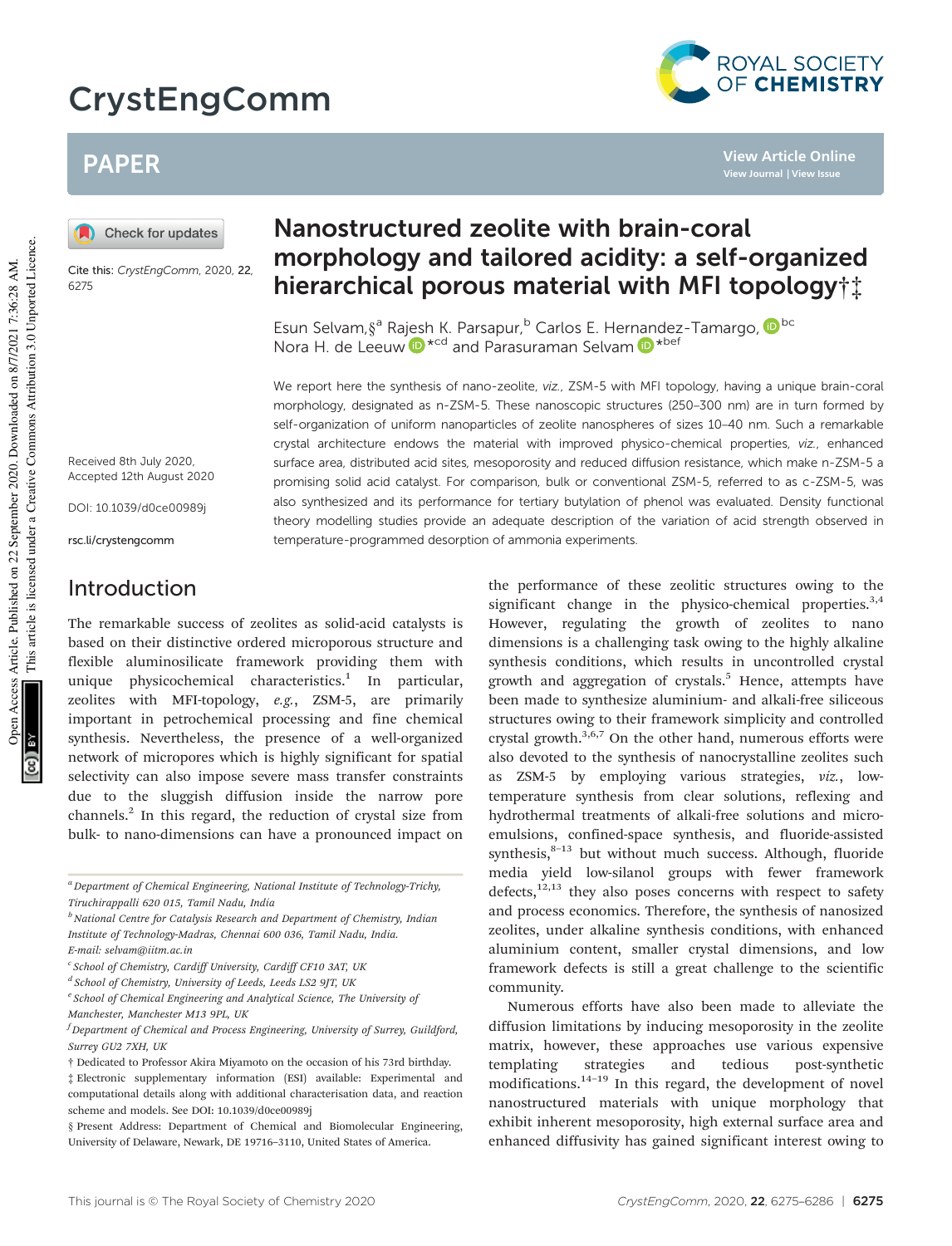**View Article Online**

their exceptional performance in catalysis.<sup>20-22</sup> However, tailoring the crystallization process to achieve the desired morphology and porosity without employing expensive mesoporogens is a major challenge. Therefore, in the present work, an attempt has been made to develop such novel nanostructured zeolite with inherent inter- and intracrystalline porosity and smaller crystal dimensions to enhance the catalytic performance of the materials. Thus, we report here the synthesis of high-quality nano-ZSM-5 with a unique "brain-coral morphology", designated as n-ZSM-5. These neuromorphic nanostructures are in turn formed by the self-organization of uniform nanosized ZSM-5 crystals.

Although alkali cations are known to increase particle aggregation,<sup>5,8</sup> they also play a crucial role in increasing the aluminium content, and therefore the density of acid sites.<sup>23</sup> Further, alkali cations along with templates such as tetrapropylammonium (TPA) cations are also well-known to influence the morphology of zeolites. $24$  Hence, we have adopted a careful synthesis procedure, and accordingly, a clear solution was prepared initially by slightly increasing the concentration of sodium cations. After the initial hydrolysis of silica and alumina precursors, water content was reduced by heating the precursor solution at 80 °C for 12 h to obtain a super-saturated gel. The resulting gel sterically stabilizes the sub-micron, pre-crystalline, colloidal nuclei and aids in the controlled growth and assembly of nanocrystalline zeolites. Furthermore, the rate of crystallization process was controlled by employing low-temperature polymerization and two-step variable hydrothermal treatment, *i.e.*, an initial low temperature to promote nucleation followed by hightemperature treatment to complete the crystallization process.17,25,26 The resulting zeolite, *i.e.*, n-ZSM-5, is consequently evaluated and tested for its catalytic activity in industrially important tertiary butylation reaction (Scheme  $S1\ddagger$ ).<sup>27</sup> A preliminary account of the work is presented elsewhere.<sup>28</sup>

# Experimental details

### Starting materials

All the chemicals purchased were of analytical grade. The chemicals *viz.*, tetraethyl orthosilicate (TEOS, 98%), aluminium isopropoxide (98%), sodium aluminate (40–45% Na<sub>2</sub>O; 50–56% Al<sub>2</sub>O<sub>3</sub>), tetrapropylammonium bromide (TPABr, 98%) and tetrapropylammonium hydroxide (TPAOH, 20 wt% in  $H_2O$ ) were obtained from Sigma Aldrich. The reactants (phenol and *t*-butyl alcohol) and sodium hydroxide were obtained from Merck.

#### Nano- and bulk-zeolite synthesis

In our previous work, we have mainly employed the selfassembly mechanism to prepare hierarchical zeolites and



Fig. 1 The formation of n-ZSM-5 with brain-coral type morphology (250−300 nm) and inherent mesoporosity organized by uniform nanospheres of 10−20 nm. Also shown in the figure is the reactor/apparatus used for the crystallization and calcination.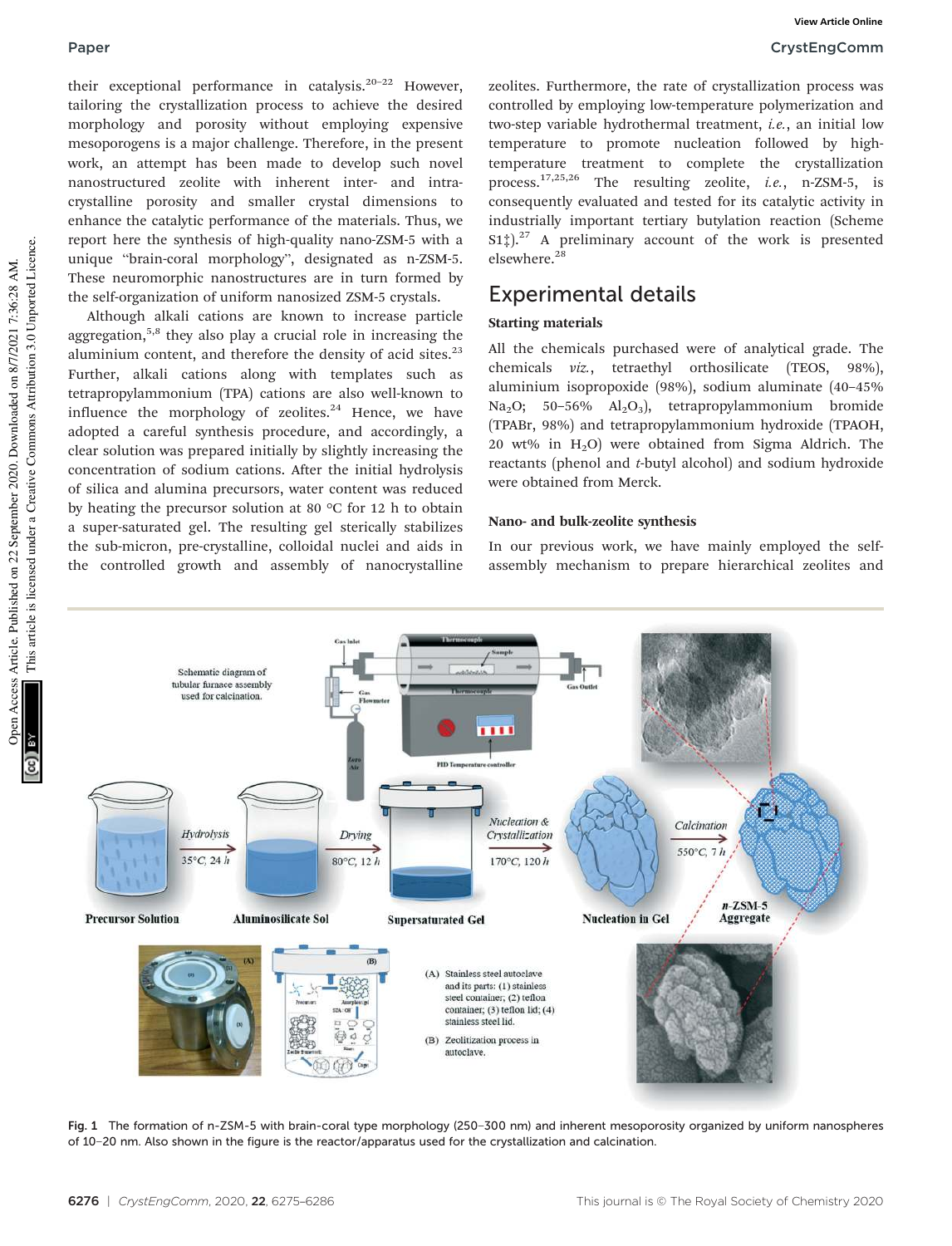ordered mesoporous aluminosilicates.<sup>17-20</sup> In the present work, we report the successful synthesis of nano-zeolite, designated as n-ZSM-5, in the absence of mesoporogens under the designed synthesis conditions (Fig. 1). $^{28}$ 

In a typical synthesis of n-ZSM-5, 0.04 g NaOH was dissolved in 15.25 g TPAOH and 1.50 g  $H<sub>2</sub>O$ . To this mixture, 8.66 g of TEOS is added by stirring in an ice bath. The obtained mixture is stirred for 10 h before the addition of 0.44 g Al $(O-iPr)_3$ . Upon subsequent stirring for 14 h, a clear solution is obtained which is then dried at 80 °C for 24 h. The evaporation of water has led to the formation of a viscous gel which is hydrothermally treated in a stainlesssteel autoclave (Fig. S1 $\ddagger$ ) at 100 °C for 24 h and 170 °C for 120 h. The resulting solution was washed thrice and centrifuged at 18 000 rpm. The resulting solid product is dried at 100 °C overnight followed by calcination, in a tubular furnace (Fig. S2‡), at 550 °C in air for 6 h at a heating rate of 1  $^{\circ}$ C min<sup>-1</sup>.

In the final step, the calcined samples were ion-exchanged at 80 °C with 1 M NH<sub>4</sub>NO<sub>3</sub> solution. The resulting materials were heated at 500 °C for 4 h to obtain the protonated forms of the zeolites. On the other hand, for comparison, we have also prepared and characterised conventional ZSM-5, referred to as c-ZSM-5, using the procedure reported elsewhere, $17$  with a typical gel composition of 1  $Al_2O_3$ : 10 TPABr: 10  $Na_2O$ : 38  $SiO<sub>2</sub>$ : 7200 H<sub>2</sub>O. As before, the as-synthesized samples were calcined, and the resulting calcined samples were ionexchanged at 80 °C with 1 M  $NH<sub>4</sub>NO<sub>3</sub>$  solution. The resulting materials were heated at 500 °C for 4 h to obtain the protonated forms of the zeolites.

#### Material characterization

Powder X-ray diffraction (XRD) measurements were carried out on a Bruker D8 Advance X-ray diffractometer with a Cu  $K_{\alpha}$  ( $\lambda$  = 1.5418 Å) radiation source operating at 40 kV and 30 mA. The patterns were recorded with a divergent slit of 0.298° over the  $2\theta$  range of 1.5 to 7.5° and 5-50° with step size =  $0.01^{\circ}$  and a step time of 2 s. The diffraction patterns were refined by the Rietveld method using TOPAS software. Transmission electron microscopy (TEM) images and selected area electron diffraction (SAED) patterns were obtained with a 2100 JEOL microscope operated at 200 keV. Scanning electron microscopy (SEM) images were recorded using a QUANTA 400 instrument.

Nitrogen sorption isotherms were measured at 77 K using a Micromeritics ASAP 2020 surface area analyzer, in which the catalysts were degassed at 300 °C for 8 h. Surface area measurements are carried out by employing the BET method for relative pressures (*P*/*P*o) between 0.1 to 0.3. Adsorption isotherms are used for measuring pore volumes. The micropore volume is obtained by using the *t*-plot. The micropore and mesopore sizes are calculated by using the Horvath–Kawazoe (HK) and Barrett–Joyner–Halenda (BJH) methods, respectively. Ammonia temperature programmed desorption of (NH3-TPD) was performed on a Micromeritics Autochem-II chemisorption analyzer. The samples were activated at 550 °C for 2 h in a helium flow, and later they were cooled and maintained at 120 °C before their exposure to  $NH<sub>3</sub>$  vapour, followed by purging with helium gas for 30 min. Desorption of ammonia was performed by heating the reactor at a uniform rate of 10 °C min−<sup>1</sup> . The elemental compositions of the prepared zeolites were measured on a Rigaku Primini X-ray fluorescence (XRF) spectrometer using a palladium source operating at 40 kV. Dynamic light scattering (DLS) studies were performed using a Horiba Partica LA 950 instrument with a scattering angle of 173°, a 5 mW output power and a wavelength of 650 nm. Before the analysis, colloidal suspensions were prepared by dispersing the zeolites in water by ultrasonication.

Magic angle spinning-nuclear magnetic resonance (MAS-NMR) spectra of the samples were recorded on a Bruker DSX 400 spectrometer at a spinning frequency of 8.0 kHz at room temperature with a resonance frequency of 79.49 MHz, applying a pulse length of 1.38 μs and the recycle time was 1 s using a 5 mm diameter ZrO<sub>2</sub> rotor. Pyridine *in situ* diffuse reflectance infrared Fourier transform spectroscopy (DRIFTS) was performed using a Bruker Tensor-27 FT-IR instrument in conjunction with a Harrick high vacuum cell in a praying mantis reaction chamber. The samples were outgassed at 400 °C for 4 h and then cooled to room temperature under dynamic vacuum. The background spectrum was measured before pyridine sorption followed by the sample spectra at various temperatures.

#### Catalytic activity studies

The vapour-phase tertiary butylation of phenol reaction was carried out in a fixed-bed downflow reactor (Fig. S3‡) using 500 mg of the catalyst.<sup>17–20,27</sup> The reactor set-up was preheated to 350 °C in a flow of air for 2 h followed by cooling to the desired reaction temperature, *i.e.*, 140 °C, in a nitrogen atmosphere. The ratio of reactants, weight hour space velocity, and Si/Al ratio of the catalysts has been varied to study the activity of the catalyst. Nitrogen was used as the carrier gas, and a liquid injection pump was used to feed the mixture of reactants. The products *ortho*-(2-*t*-BP), *para*-(4-*t*-BP) and 2,4-di-*tert*-butylphenols (2,4-di-*t*-BP) were analysed by using a Perkin-Elmer gas chromatograph with an HP-5 capillary column. The percentage conversion of the reactant and selectivity of products were calculated as follows:

Conversion = [(Total Area − Reactant Area)/Total area] × 100

Selectivity = (Product Area/Total Area of Products)  $\times$  100

## Computational details

The computer simulations were performed with the density functional theory (DFT) code  $VASP^{29,30}$  using the generalized gradient approximation functional proposed by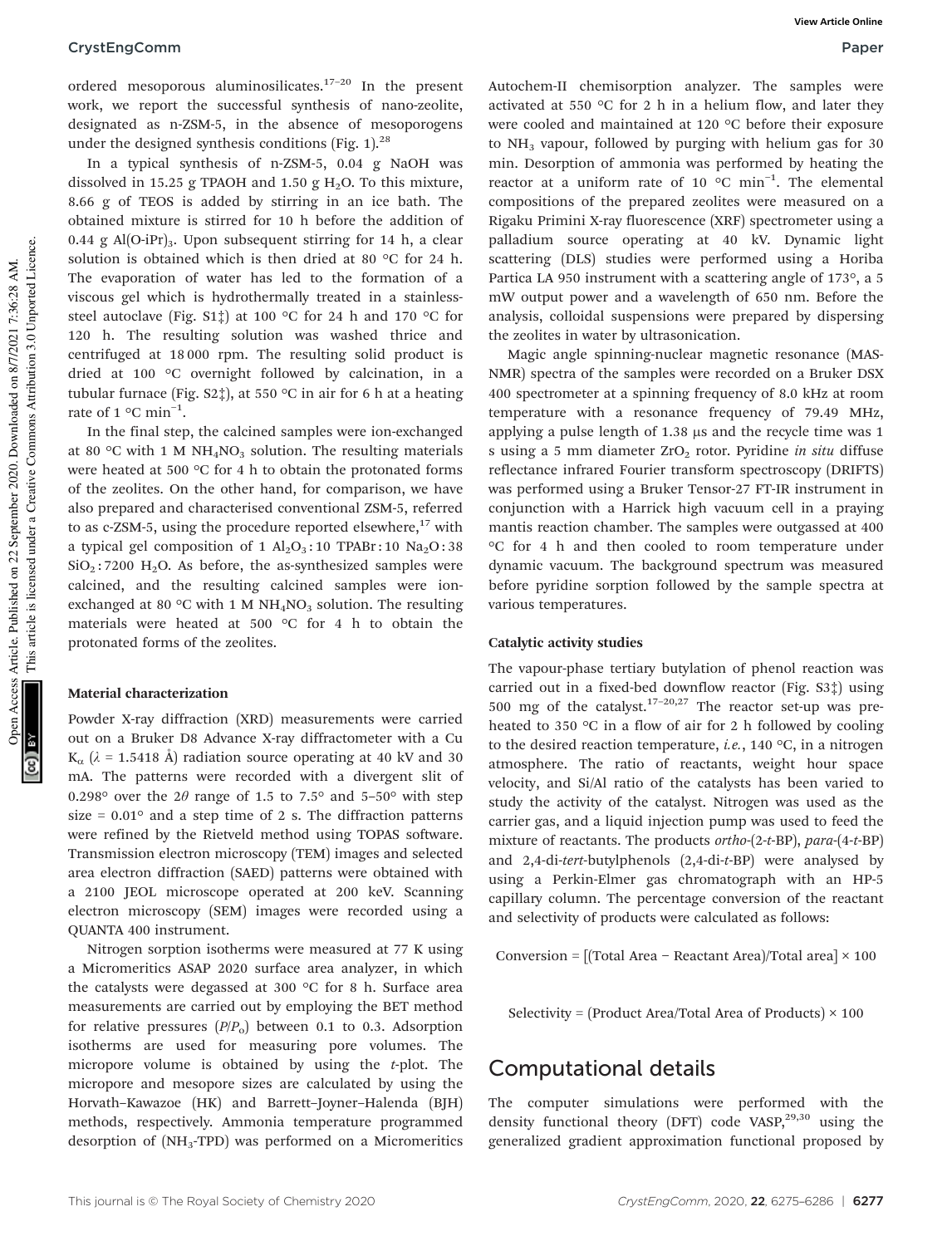Perdew, Burke, and Ernzerhof  $(PBE)$ .<sup>31</sup> A plane-wave basis set with an energy cutoff of 400 eV was used to describe the Kohn–Sham orbitals of the valence electrons while describing their interaction with the inner part of the atom and the core electrons with the projectedaugmented-wave method  $(PAW)$ .<sup>32,33</sup> The Grimme correction (D3) was employed to account for the dispersion interactions using the Becke–Johnson damping function.34,35 The convergence of the integral over the occupied bands and set of *k* points was improved by replacing the Dirac step function by a Gaussian-like

function.36,37 Owing to the large size of the unit cell of a zeolite with the MFI framework type, only the Gamma *k* point was necessary to describe the first Brillouin zone of the system. The convergence thresholds for the electronic and ionic iterations were set at  $10^{-5}$  eV and 0.03 eV  $\AA^{-1}$ , respectively.

The unit cell of a pure silica zeolite with the MFI framework type was optimized using a set of fixed volume calculations.<sup>38</sup> The optimized cell parameters were 20.296, 19.954 and 13.368 Å for the vectors  $a, b$  and  $c$ respectively, in close agreement with the experimentally reported values.<sup>39</sup> The slab model was used to study the external surface of the zeolite (Fig. S4‡), with the vectors  $\alpha$  and  $\alpha$  parallel to the plane of the slab and the  $\boldsymbol{b}$  vector along the normal direction to the slab surface.<sup>40</sup> The cleaved Si–O bonds at the surface were saturated with OH groups, thus forming silanol groups. The Al atom replaced the Si atom at the 12 non-equivalent tetrahedral sites, at both the internal and external surfaces, allowing us to probe as many NH<sub>3</sub> adsorption configurations as possible. The binding energy of  $NH<sub>3</sub>$  to the different active sites was calculated by subtracting the energy of  $NH<sub>3</sub>$  in the gas phase plus the bare zeolite structure from the system where the zeolite is loaded with  $NH<sub>3</sub>$ .

## Results and discussion

Fig. 2 shows the Rietveld-refined XRD patterns of both nanoand bulk/conventional zeolite structures. It is clear from these diffraction patterns that the prepared materials show all the characteristic reflections typical of orthorhombic crystal symmetry (ICDD card No. 42-0023). At this juncture, it is noteworthy to point out here that the sample n-ZSM-5 (Fig. 2a), as expected, showed broad reflections to those of c-ZSM-5 (Fig. 2b) which can be ascribed to its smaller crystallite size. The computed unit cell parameters of both n-ZSM-5 ( $a = 20.15$  Å;  $b = 19.99$  Å;  $c = 13.43$  Å) and c-ZSM-5 ( $a =$ 20.14 Å; = 19.93 Å;  $c = 13.40$  Å) were obtained by profile fitting the patterns with the *Pnma* space group in the 2θ region  $5-50^{\circ}$  by the Le Bail method.<sup>41</sup>

Fig. 3 presents the  $N_2$  adsorption–desorption isotherms and pore-size distributions of both n-ZSM-5 and c-ZSM-5. It can be seen from this figure that the sample n-ZSM-5 (Fig. 3a) has a combination of both type-I and type-IV isotherms indicating the presence of zeolitic micropores of sizes ∼0.5 nm along with inter-crystalline mesopores formed by the characteristic self-assembly of uniform nanocrystals. This is further supported by the narrow micro- and mesopore-size distributions (see Fig. 3a and the inset) obtained by the Horvath–Kawazoe (HK) and Barrett–Joyner– Halenda (BJH) methods, respectively. Table 1 summarizes the relevant textural properties of the nanostructured and bulk ZSM-5.

Fig.  $4(A-C)$  and  $S5(A-D)$ <sup> $\dagger$ </sup> show the SEM images of n-ZSM-5. For comparison, the SEM images of c-ZSM-5 are given in Fig. 4D and S5(E and F).‡ As expected, c-ZSM-5 prepared by the given method exhibits a spherical morphology with an average particle size of about 1500–2000 nm. On the other hand, it can be seen from Fig. 4(A–C) that n-ZSM-5 shows a



Fig. 2 Rietveld-refined XRD patterns of: (a) n-ZSM-5 and (b) c-ZSM-5. The vertical lines indicate the Bragg positions of the different phases.



Fig. 3  $N_2$  adsorption–desorption isotherms and pore size distribution (inset) of (a) n-ZSM-5 and (b) c-ZSM-5.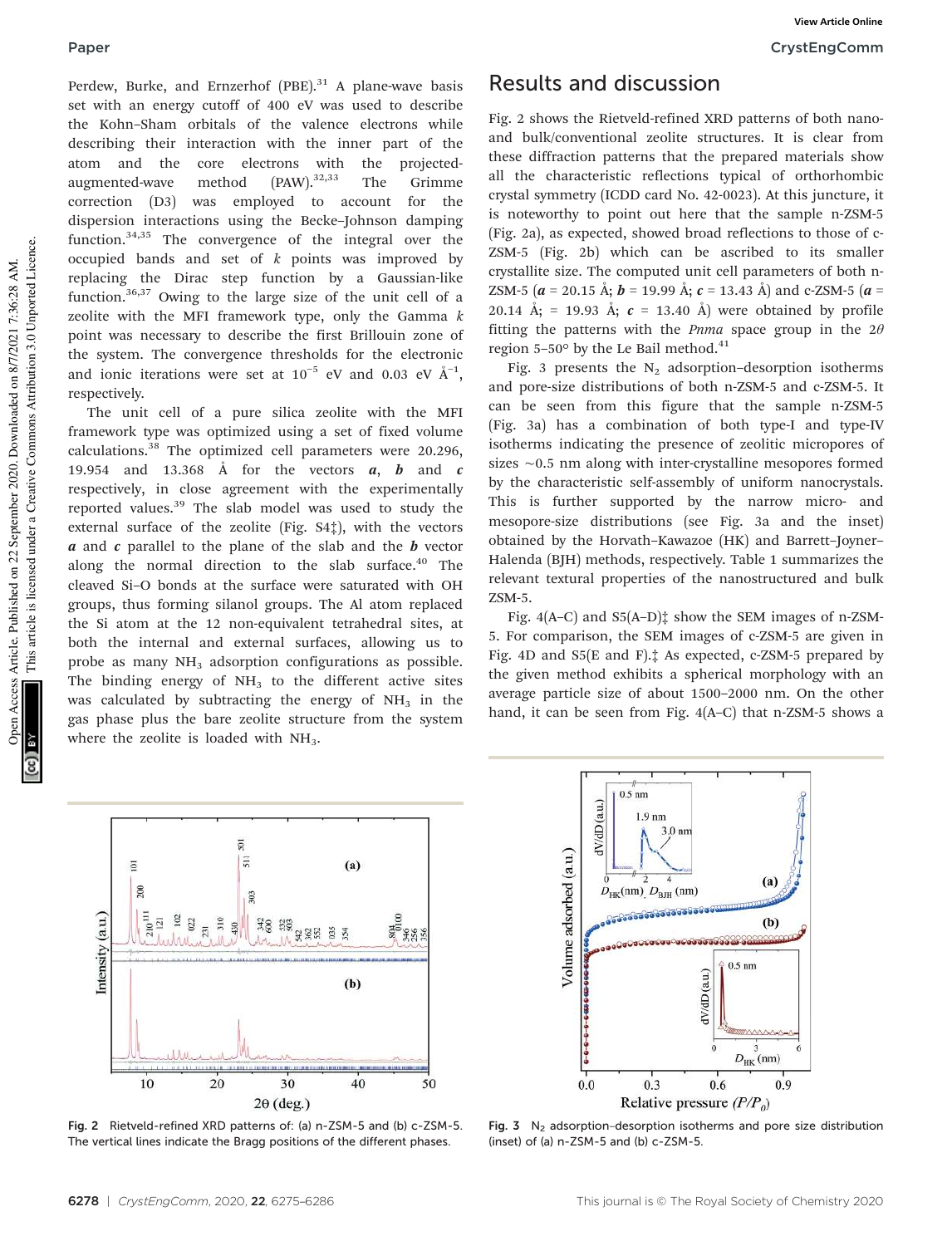Table 1 Textural properties of nano- and bulk-ZSM-5

|                                                                                                                                         | $S_{\rm BET}{}^{b}$ $(\rm m^2~g^{-1})$ |       | $D_{\text{BJH}}^{\text{c}}$ (nm) |          | $V_{\rm p}^{d}$ (cm <sup>3</sup> g <sup>-1</sup> ) |       |
|-----------------------------------------------------------------------------------------------------------------------------------------|----------------------------------------|-------|----------------------------------|----------|----------------------------------------------------|-------|
| Material $^a$                                                                                                                           | Micro                                  | Total | Micro                            | Meso     | Micro                                              | Total |
| n-ZSM-5                                                                                                                                 | 217                                    | 433   | 0.5                              | 1.9; 3.0 | 0.10                                               | 0.34  |
| c-ZSM-5                                                                                                                                 | 213                                    | 244   | 0.5                              |          | 0.10                                               | 0.15  |
| <sup><i>a</i></sup> Si/Al ratio = 20. <sup><i>b</i></sup> Surface area. <sup><i>c</i></sup> Pore size. <sup><i>d</i></sup> Pore volume. |                                        |       |                                  |          |                                                    |       |

unique brain-coral like nanostructure (250–300 nm) formed by the self-organization of uniform nanospheres of size around 10–20 nm. Furthermore, it is also clear from the images that these nanostructured zeolites, which mimic the human brain and/or underwater coral morphology, are selforganized compactly to form intercrystalline bimodal mesopores. Materials with such multiple levels of porosity are known to increase the diffusion by few orders of magnitude.

Fig. 5 and  $S6(A-D)$ <sup> $\dagger$ </sup> show the TEM images of n-ZSM-5, which clearly show the occurrence of small zeolite crystals with dimensions around 10–20 nm, indicating the nanocrystalline nature of the material. Furthermore, the presence of lattice fringes (Fig. 5B, inset) of size 1.1 nm corresponding to the (111) plane of the ZSM-5 lattice indicates the crystalline nature of the sample. This is wellsupported by the SAED patterns which show characteristic orthorhombic crystal symmetry distinctive of MFI-type zeolites. For comparison, the TEM images of c-ZSM-5 are shown in Fig. S6(E and F).‡ Further, DLS analysis (Fig. 6) presents a uniform and well-dispersed hydrodynamic diameters of both nano- and c-ZSM-5 particles with an average size of about 291 and 1640 nm, respectively, which is consistent with the TEM data.

Fig. 7 shows the <sup>29</sup>Si and <sup>27</sup>Al MAS-NMR spectra of both n-ZSM-5 and c-ZSM-5. In the case of both nano- and bulk-ZSM-5 (Fig. 7A), the resonances above −110 ppm can be attributed to the silicon in tetrahedral coordination  $(Si<sub>T</sub>)$ . Remarkably, the <sup>29</sup>Si NMR spectrum of n-ZSM-5 exhibits many satellite resonances around −114 ppm indicating short-range atomic ordering in agreement with NMR studies performed at ultrahigh magnetic field.<sup>42</sup> The observed satellite resonances can be attributed to the 12 crystallographically distinct tetrahedral sites originating from the orthorhombic crystal lattice of  $ZSM-5.^{43,44}$  On the other hand, the <sup>27</sup>Al NMR spectra (Fig. 7B) of both zeolites have shown a single peak around '56 ppm' indicating tetrahedral aluminium coordination in the framework structure  $(Al_T)$ . However, unlike c-ZSM-5 which exhibits a sharp signal, n-ZSM-5 shows a broad NMR resonance. This could be attributed to the dependence of the resonance signal width on the crystallinity of the sample.<sup>9,45,46</sup> Nonetheless, the broadness of the chemical shift around '35 ppm' indicates the presence of small amounts of penta-coordinated aluminium  $(A<sub>P</sub>)$  as structural Lewis acid sites.<sup>19</sup>



Fig. 4 SEM images of (A–C) n-ZSM-5 and (D) c-ZSM-5.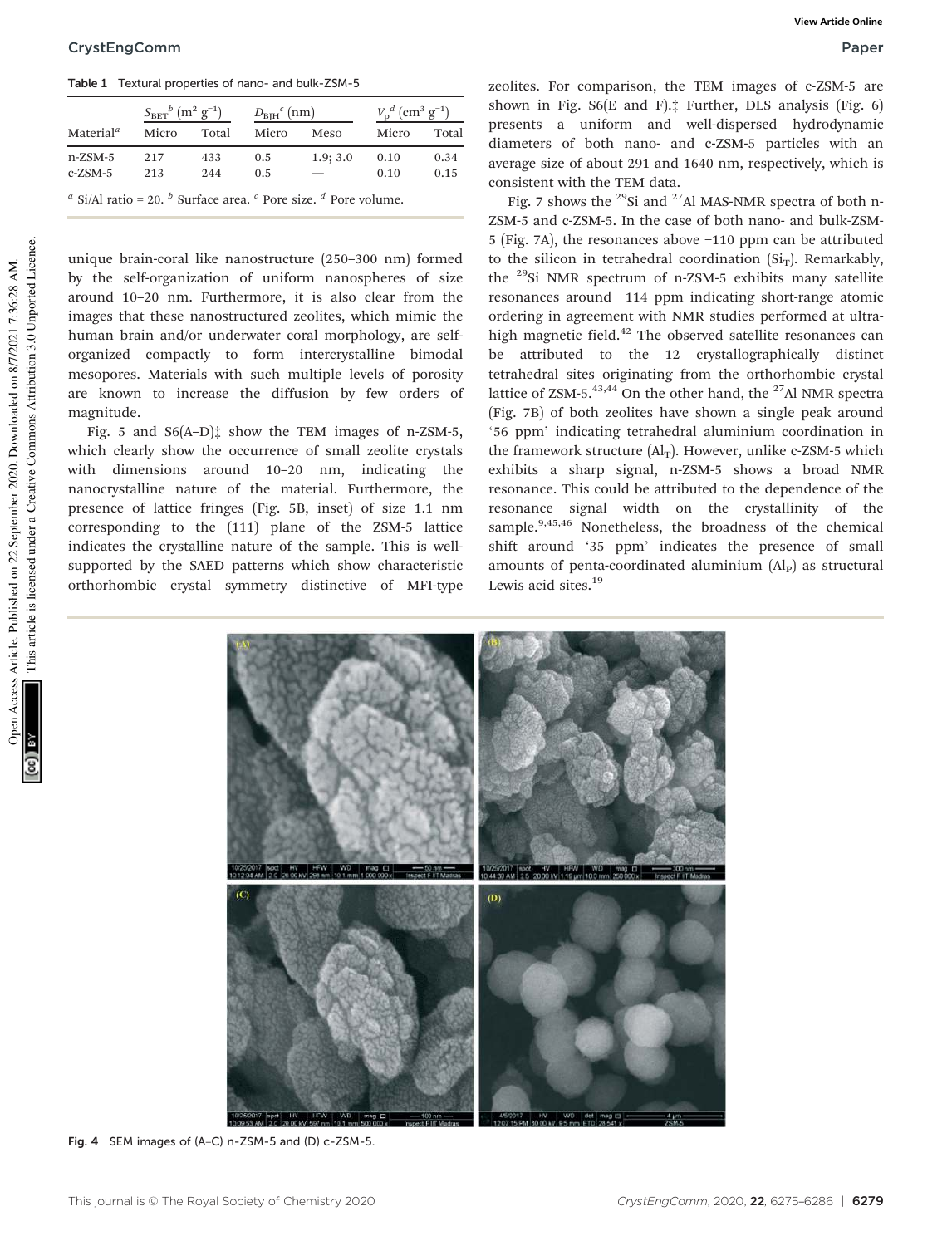

Fig. 5 TEM images of n-ZSM-5; inset – SAED. (A) Low magnification and (B) high-magnification.

#### Crystallization process

Based on the characterization results, we have attempted to explain the plausible mechanism for the formation of such self-assembled zeolite structures (see Fig. 1) with complex NMR spectra and modified acidity. Unlike bulk/conventional ZSM-5 synthesis, here, we have initially used a low concentration of alkali to avoid rapid crystallization. At this stage, the mild alkalinity and high concentration of TPAOH induce the hydrolysis of the silica precursor. Subsequently, the formed oligomers encapsulate TPA<sup>+</sup> cations to form colloidal particles resulting in a clear solution. In the next step, the aluminium precursor is added, and the temperature of the mixture is increased to 80 °C. The evaporation of water increases the alkalinity of the solution resulting in the formation of viscous aluminosilicate gel/glossy solid. At this stage, the supersaturated ultra-fine uniform colloidal aluminosilicate particles start to crystallize as zeolitic structures, and agglomerate such ultra-small particles to form large aggregates of the zeolitic material. On further crystallization under hydrothermal conditions, the primary particle aggregates to form nanocrystalline spherical particles of size 10–20 nm with intercrystalline mesopores formed by



Fig. 6 DLS particle size distribution: (a) n-ZSM-5 and (b) c-ZSM-5.



Chemical shift (ppm)

Fig. 7 (A) <sup>29</sup>Si MAS-NMR and (B) <sup>27</sup>Al MAS-NMR spectra of (a) n-ZSM-5 and (b) c-ZSM-5.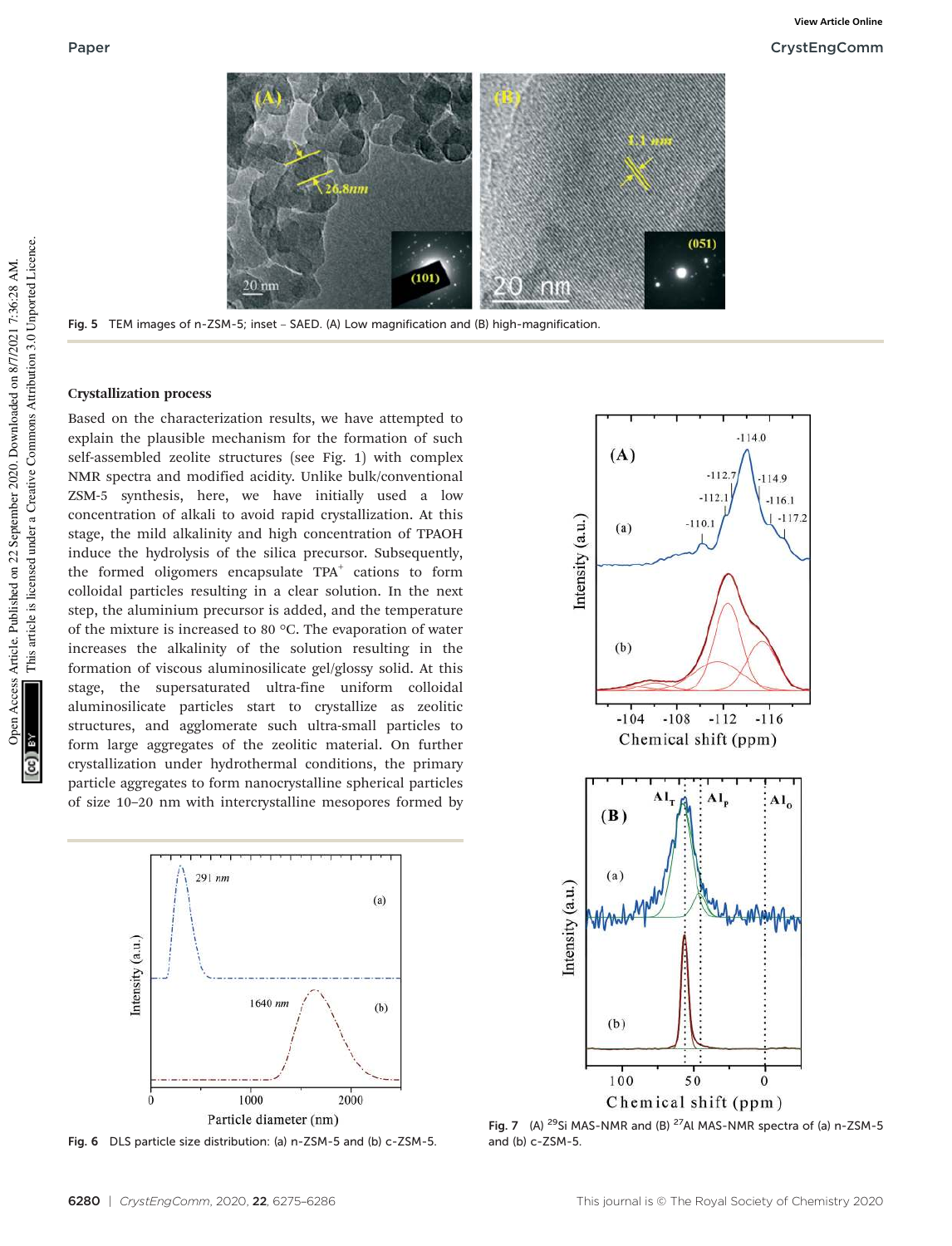#### CrystEngComm Paper

the assembly of aggregates of size 250–300 nm, in agreement with the literature.<sup>47</sup>

A series of conditions, *viz.*, high concentration of TPA<sup>+</sup> and low concentration of water and alkali cations, may restrict the movement of aluminosilicate species resulting in the formation of small islands of silicalite-I species which is evident from the <sup>29</sup>Si NMR spectrum, which shows small indentations due to the presence of the orthorhombic MFI framework typical of silicalite-I type structure. Besides, the broad resonance in  $27$ Al NMR spectra indicates that the tetracoordinate aluminium is mostly present in the periphery of the nanocrystals and present as type-i and type-ii acid sites. This is further evident from the  $NH<sub>3</sub>$  TPD and FT-IR studies, wherein the major density of acid sites as type ii and type-iii corresponds to vibrational bands at 3646  $\text{cm}^{-1}$  and 3475  $\text{cm}^{-1}$ .

#### Surface acidity

Many experimental methods have been developed to determine the acidity in zeolites, *viz.*, types of acid sites,



Fig. 8  $NH_3$ -TPD profiles (A) and pyridine-DRIFT spectra (B) of (a) n-ZSM-5 and (b) c-ZSM-5.

their strength, and concentrations. Ammonia temperatureprogrammed desorption  $(NH_3-TPD)$  is typically employed to determine the amounts and strength of the acid sites while infrared spectroscopy is widely used to study the types of hydroxyl groups. Fig. 8A shows the NH<sub>3</sub>-TPD profiles of various zeolites which are deconvoluted into various peaks based on the distribution of acid sites, and the obtained values are listed in Table 2. The acid sites type (i) and type (ii) can be attributed to surface silanols and weak acid sites, respectively, Meanwhile, the acid sites, type (iii) and type (iv) can be assigned to moderate and strong Brønsted acid sites, respectively, originating from the framework aluminium in distinct tetrahedral coordination at the core of the framework. On the other hand, type (v) sites can be attributed to the structural Lewis acid sites originating from the framework defects on the surface.

On the contrary, n-ZSM-5 has shown distinct acidities owing to the unique arrangement of nanocrystalline structure. Unlike c-ZSM-5, which shows characteristic low and high-temperature profile peaks, n-ZSM-5 has shown a broad second peak from 250 to 500 °C. This distinct feature can be attributed to the wide distribution of acid sites (types ii, iii, iv, and v) owing to the smaller crystallite size, high external surface area and low framework density, and is in good agreement with  $27$ Al MAS-NMR data.<sup>48</sup> Such a wide distribution of discrete acid sites of various strengths can result in the unusual selectivity in a catalytic reaction.

Fig. 8B shows the pyridine-DRIFTS spectra of various zeolites. The high-intense peak at wavelength 1545 cm<sup>-1</sup> can be attributed to the Brønsted acid sites originating from the aluminium ions in perfect tetrahedral coordination in the framework. On the other hand, the peak around  $1600 \text{ cm}^{-1}$ can be ascribed to the physically adsorbed pyridine on various acid sites. Meanwhile, the peaks around 1450 and 1445 cm−<sup>1</sup> could be attributed to the geometrical defects of the framework and due to the penta-coordinated aluminium species, which is in good agreement with  $27$ Al MAS-NMR spectra of n-ZSM-5.

#### Surface hydroxyl groups

The surface acidity of zeolites is an important property and responsible for the catalytic activity in many acid catalysed reactions. IR spectroscopy is a direct and routinely used method to study various types of acidity or hydroxyl (silanol) groups.<sup>49</sup> Fig. 9 shows the typical room temperature IR spectra of both n-ZSM-5 and c-ZSM-5. The spectra show different types of hydroxyl groups associated with terminal (isolated; 3745 cm−<sup>1</sup> ), bridging/Brønsted acid (Si–O(H)–Al; 3646 cm−<sup>1</sup> ), silanol nest (3475 cm−<sup>1</sup> ), and hydration (3247 cm<sup>-1</sup>) in agreement with most zeolites.<sup>50-53</sup> It can clearly be seen from this figure that the narrow ν(OH) band at 3745 cm−<sup>1</sup> indicates the existence of isolated silanol groups (Si– OH) in high surface area n-ZSM-5 (Fig. 9a and Table 1)

This article is licensed under a Creative Commons Attribution 3.0 Unported Licence.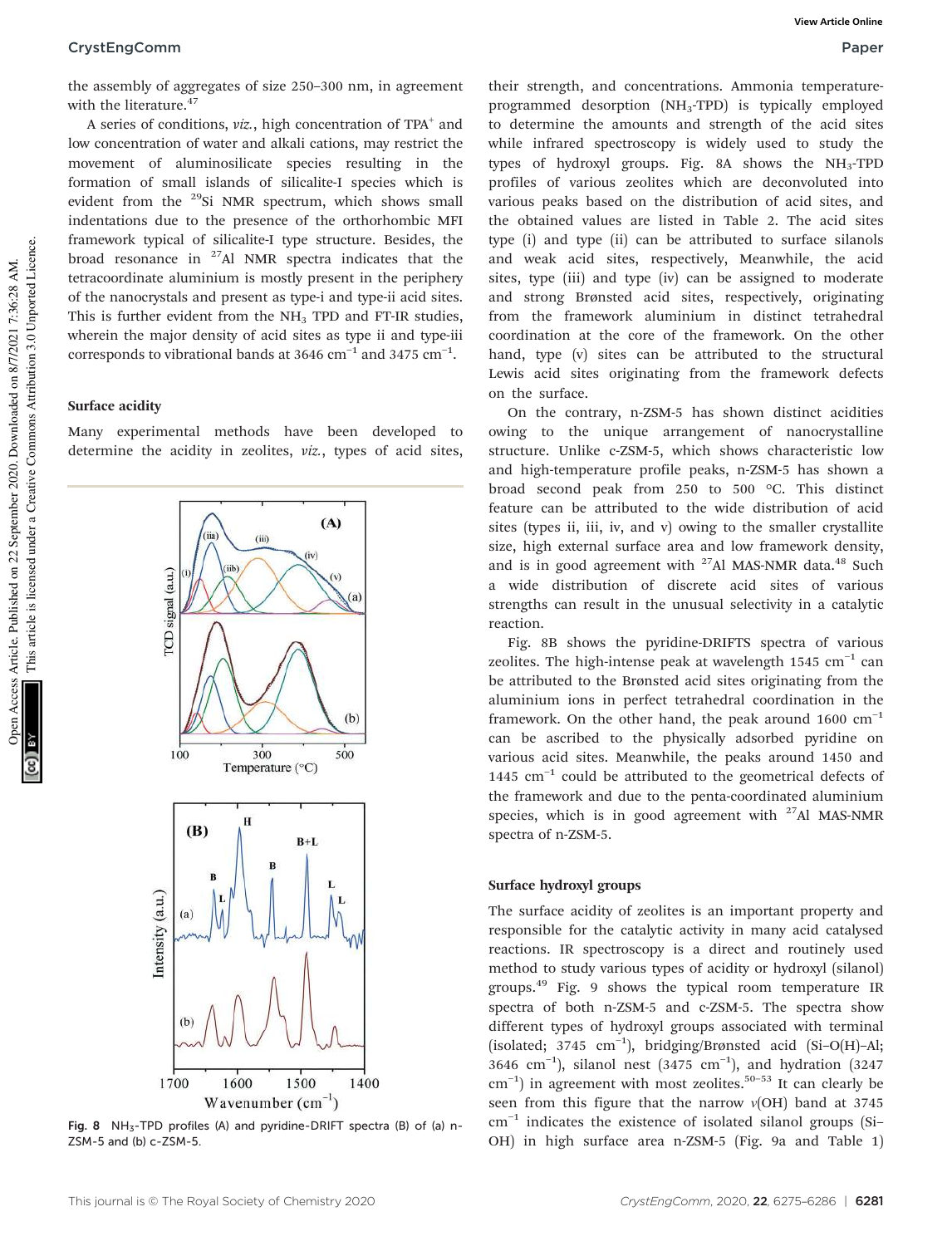Paper CrystEngComm **View Article Online**

|            | Acidity <sup>c</sup> (mmol $g^{-1}$ ) |            |             | Conv. | Selectivity (%) |          | TOF <sup>d</sup> |            |
|------------|---------------------------------------|------------|-------------|-------|-----------------|----------|------------------|------------|
| Catalyst   | Total                                 | Type (iii) | Type $(iv)$ | (%)   | $2-t-BP$        | $4-t-BP$ | $2,4-Di-t-BP$    | $(h^{-1})$ |
| $n$ -ZSM-5 | 0.55                                  | 0.17       | 0.13        | 18.5  | 25.8            | 48.2     | 25.9             | 18.5       |
| $c$ -ZSM-5 | 0.83                                  | 0.10       | 0.45        | 7.2   | 14.6            | 64.5     | 20.8             | 2.5        |

Table 2 Acidic and catalytic properties of nano- and bulk-ZSM-5*a*,*<sup>b</sup>*

*a* Si/Al ratio = 20. *b* Reaction Conditions: *T* = 140 °C; WHSV = 7 h<sup>-1</sup>;  $n_{t\text{-BA}}/n_{\text{Phenol}} = 4$ ; TOS = 24 h. <sup>*c*</sup> Determined by NH<sub>3</sub>-TPD. *<sup>d</sup>*  $n_{\text{phenol}}/(n_{\text{Al}} \times t)$ .

This article is licensed under a Creative Commons Attribution 3.0 Unported Licence. This article is licensed under a Creative Commons Attribution 3.0 Unported Licence. Dren Access Article. Published on 22 September 2020. Downloaded on 8/7/2021 7:36:28 AM. Open Access Article. Published on 22 September 2020. Downloaded on 8/7/2021 7:36:28 AM.

leading to a higher concentration of isolated silanol which is in line with the particle size-dependent characteristics, *i.e.*, samples with a large particle size show a relatively low intensity of the Si–OH groups on the external surface and *vice versa*. As expected, a very weak or nearly no signal is noticed for c-ZSM-5 (Fig. 9b) owing to the larger particle size/low surface area of the sample indicating that, in general, conventional zeolites are free of isolated silanol groups and therefore expected to have very small or no weak acid sites. In terms of qualitative estimation, it can be seen from Fig. S7‡ that the ratio of bridged/terminal hydroxyl groups in n-ZSM-5 is lower than that in ZSM-5. Indeed, such structural defects (weakly acidic) greatly influence the catalytic activity, *e.g.*, Beckmann rearrangement of cyclohexanone oxime to ε-caprolactam over silicalite-1 having MFI-type structure.<sup>54</sup>

The spectral region of 3600-3100  $cm^{-1}$  normally shows hydroxyl stretch vibrational modes, an intense band (3646 cm−<sup>1</sup> ) and a weak OH stretch mode (3247 cm−<sup>1</sup> ). The former is often ascribed to silanol nests that consist of several hydroxyl groups interacting through extended hydrogen bonding and is generally attributed to weakly bonded hydrous species while the latter is mainly attributed to strongly hydrogen-bonded hydrous species.<sup>50,53</sup> Further, the signal intensity of the 3247 cm<sup>-1</sup> band is relatively weaker (Fig. 9a) for n-ZSM-5; this might be due to the filling of internal pores, while an intense band is observed for c-ZSM-5 (Fig. 9b) which could be attributed to the growth of the uniform layer of strongly-bonded water on the ordered surface.<sup>55</sup>



Fig. 9 FT-IR spectra of (a) n-ZSM-5 and (b) c-ZSM-5.

### Modelling studies

Previous reports indicate that Al substitution in the MFI framework is not random, but it takes place following an order of preference among the tetrahedral sites, which depends on the Si/Al ratio and synthesis method.<sup>56,57</sup> However, the varying interaction strength between probe molecules and zeolite active sites, which is commonly explained by weak, medium and strong acidity,<sup>58,59</sup> cannot be solely associated with Al substitutions at different T sites that create BA of different acid strength.<sup>60</sup> Our preliminary DFT calculations show that the adsorption energy of  $NH<sub>3</sub>$  at each of the twelve non-equivalent BA sites in the MFI framework varies within a very narrow range, thus not justifying the reasoning of BA sites with weak, medium and strong acid



Fig. 10 Representation of the different site where an  $NH<sub>3</sub>$  molecule is adsorbed on the internal and external surfaces of the ZSM-5 zeolite. (a) Silanol group, (b) NH<sub>4</sub> ion at an external Brønsted acid site, (c) NH<sub>4</sub> ion at an internal Brønsted acid site, (d) external Brønsted acid site, (e) internal Brønsted acid site and (f) Lewis acid site. Color code: Si (orange), Al (grey), O (red), N (blue) and H (white).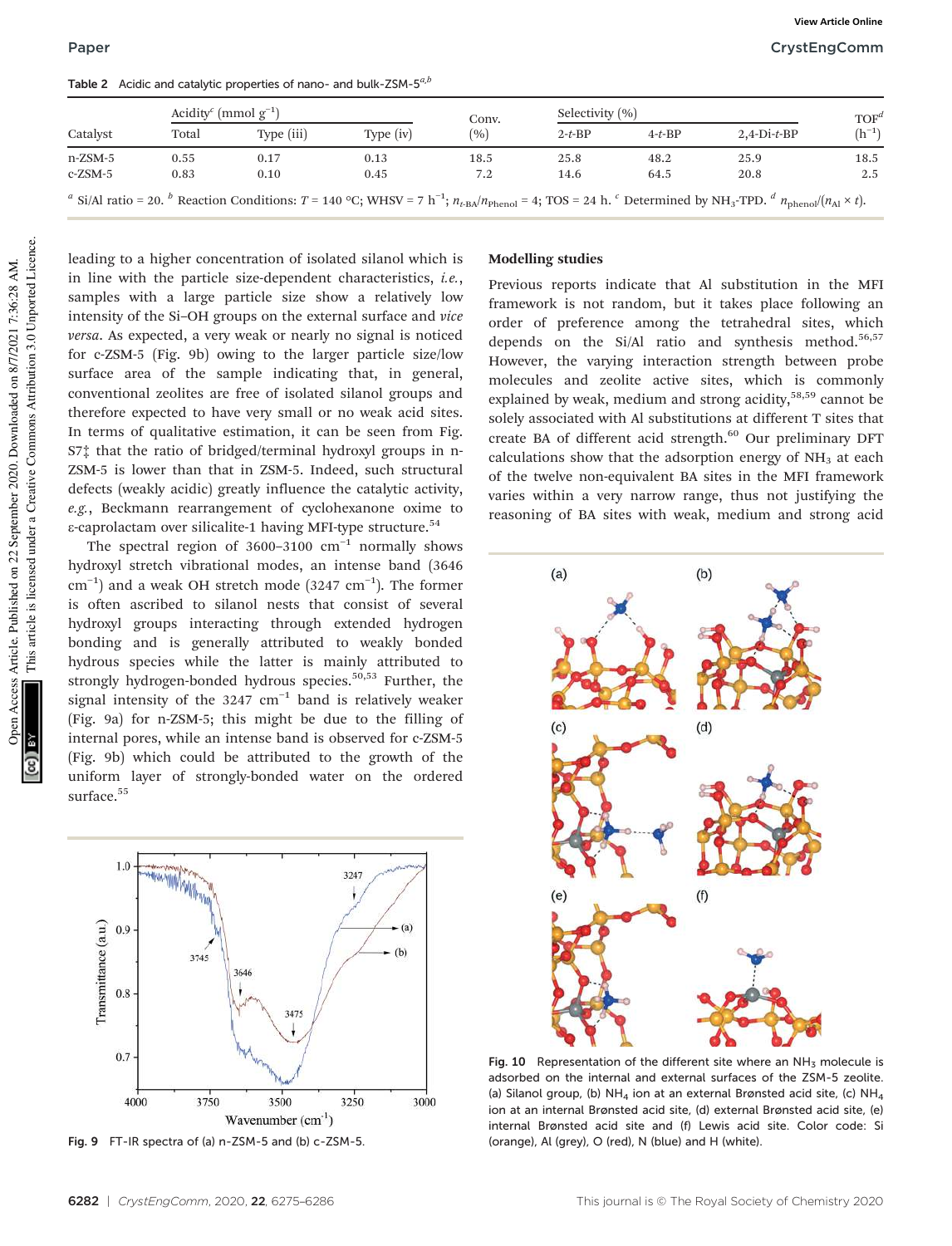strength. Therefore, a wider set of interactions, including differences in the adsorption environment, has to be invoked to provide a suitable explanation to the experimental observations.

Pinto *et al.*<sup>61</sup> calculated the heat of ammonia adsorption for weak acids that ranges between 50 and 65 kJ mol<sup>-1</sup> based on TPD measurements; these weak acid sites have been previously assigned to physisorbed  $NH<sub>3</sub>$  on external silanol groups.<sup>62</sup> Our computer simulations (Fig. 10) show that silanol groups display the weakest affinity for the  $NH<sub>3</sub>$ molecules among the sites analyzed here, with a DFTcalculated average binding energy of  $-55 \pm 25$  kJ mol<sup>-1</sup>, satisfactorily agreeing with the reported values. $61$  Therefore, we relate the acid site (i) to silanol groups located at the external surface of the zeolite.

Lónyi *et al.*<sup>63</sup> have reported that desorption of  $NH<sub>3</sub>$  from NH<sup>4</sup> + is responsible for the existence of peaks in the low temperature region of the TPD profile (<400 °C). Consequently, we consider that the interaction between a second  $NH_3$  molecule and an  $NH_4^+$  ion results in the peaks (iia) and (iib) in the deconvolution of the TPD profile. Our calculated adsorption energies for the  $\text{NH}_3\cdots\text{NH}_4^{+}$  interaction are approximately 20 kJ mol−<sup>1</sup> higher at the interior of the pore compared to the values computed at the external surface,  $-94 \pm 10$  kJ mol<sup>-1</sup> against  $-76 \pm 16$  kJ mol<sup>-1</sup>; this is a result of stronger dispersion interactions with the wall of the pores, which together with higher diffusion constraints at the interior of the material, acceptably explains the position of the peaks (iia) and (iib) in the  $NH<sub>3</sub>-TPD$ .

As to the direct interaction of  $NH<sub>3</sub>$  with the BA sites, we did not observe significant differences between the adsorption of  $NH<sub>3</sub>$  at the internal and external surfaces, with mean values of  $-147 \pm 9$  and  $-145 \pm 15$  kJ mol<sup>-1</sup>, respectively. However, re-adsorption events in the microporous system should make the desorption temperature from internal Brønsted acid sites higher compared to the sites at the external surface. $64,65$  We thus assign the peaks (iii) and (iv) in the  $NH_3$ -TPD to the external and internal acid sites, respectively, after considering their position and intensity in the TPD profiles. Regarding the peak at the highest measured temperature, we can observe that its intensity is considerably lower than the signals (iii) and (iv), and increases for n-ZSM5. We can therefore tentatively assign this peak to the adsorption of ammonia on Lewis acid sites, considering that the desorption temperature related to this interaction has been reported to appear in the high-temperature region of the TPD profile.<sup>63</sup> Three-coordinated Lewis acid sites can be formed as a result of the dehydration of terminal Al atoms located at intra-framework positions at the external surface of the zeolite.38,66,67 In the present calculations, the adsorption of  $NH<sub>3</sub>$  on these Lewis acid sites is especially strong as a consequence of the simultaneous interaction of the N atom with Al and the formation of hydrogen-bonds NH…OH with nearby silanol groups, generating binding energies as large as −214 kJ mol<sup>-1</sup>. This agrees with the assignment given to the acid site type  $(v)$  in the NH<sub>3</sub>-TPD.

Table 3 Average adsorption energies (kJ mol<sup>-1</sup>) of NH<sub>3</sub> on different sites located at the internal (bulk) and external surface (surface). Each interaction is assigned to the corresponding TPD signal

|                               | Adsorption energy<br>$(kJ \mod 1)$ |               | <b>TPD</b><br>signal      |  |
|-------------------------------|------------------------------------|---------------|---------------------------|--|
| Acid site                     | Bulk                               | Surface       |                           |  |
| Silanol group                 |                                    | $-55 \pm 25$  | $\left( \text{i} \right)$ |  |
| $NH4$ ion at external BA site |                                    | $-76 \pm 16$  | (iia)                     |  |
| $NH4$ ion at internal BA site | $-94 \pm 10$                       |               | (iib)                     |  |
| External BA site              |                                    | $-145 \pm 15$ | (iii)                     |  |
| Internal BA site              | $-147 \pm 9$                       |               | (iv)                      |  |
| Lewis site                    |                                    | $-191 \pm 22$ | (v)                       |  |

Table 3 lists the full set of adsorption energies and their TPD assignment, with Fig. 10 showing a representation of each adsorption site.

#### Reaction studies

The catalytic properties of the synthesized zeolites have been evaluated for vapour phase tertiary butylation of phenol, and the obtained values are listed in Table 3. The strong correlation between the nature of acid sites and selectivity of alkylated isomers in the *tert*-butylation reaction was wellestablished in the literature.<sup>67-69</sup> While weak Lewis/Brønsted acid sites (type-ii and type-v) are known to direct *ortho*-alkylations (2-*t*-BP), the moderate acid sites (type-iii) preferably yield 4-*t*-butylphenol (4-*t*-BP) (see Scheme S1‡). Further, the strong Brønsted acid sites (type-iv) can result in dialkylations to yield 2,4-di-*t*-butylphenol (2,4-di-*t*-BP).17,18

In this context, a strong Brønsted acid catalyst such as ZSM-5 was expected to give high conversion and enhanced selectivity for 2,4-di-*t*-BP. However, the narrow micropores (*d* ∼ 0.5 nm) of the MFI-type frameworks will restrict the facile diffusion of the reactant and product molecules (kinetic diameter >0.5 nm) to decrease the effective catalytic activities of the catalyst. Such limitation is reflected in the poor selectivity of di-alkylated 2,4-di-*t*-BP, whose kinetic dimensions are larger than the micropore size of c-ZSM-5. On the other hand, nanocrystalline sample n-ZSM-5 has shown improved catalytic activity and a better selectivity for 2,4-di-*t*-BP when compared to c-ZSM-5 (see Table 2 and Fig. 10). Such activity can be attributed to the high external surface and intercrystalline mesoporosity of n-ZSM-5, which can promote di-alkylations.

More importantly, n-ZSM-5 has shown better selectivity towards the *ortho*-alkylated isomer, 2-*t*-BP. Such *ortho*-alkylations are unusual for zeolite catalysts with a high density of strong Brønsted acid sites. As mentioned before, *ortho*-alkylations are directed by weak/moderate acid sites present in the mesopores. Therefore, the increased selectivity of n-ZSM-5 towards 2-*t*-BP can be attributed to the presence of weak Brønsted acid sites. The origin of such weak acid sites can be explained by considering the synthesis conditions of n-ZSM-5. Unlike the traditional strategies of synthesis of c-ZSM-5, the n-ZSM-5 is prepared from viscous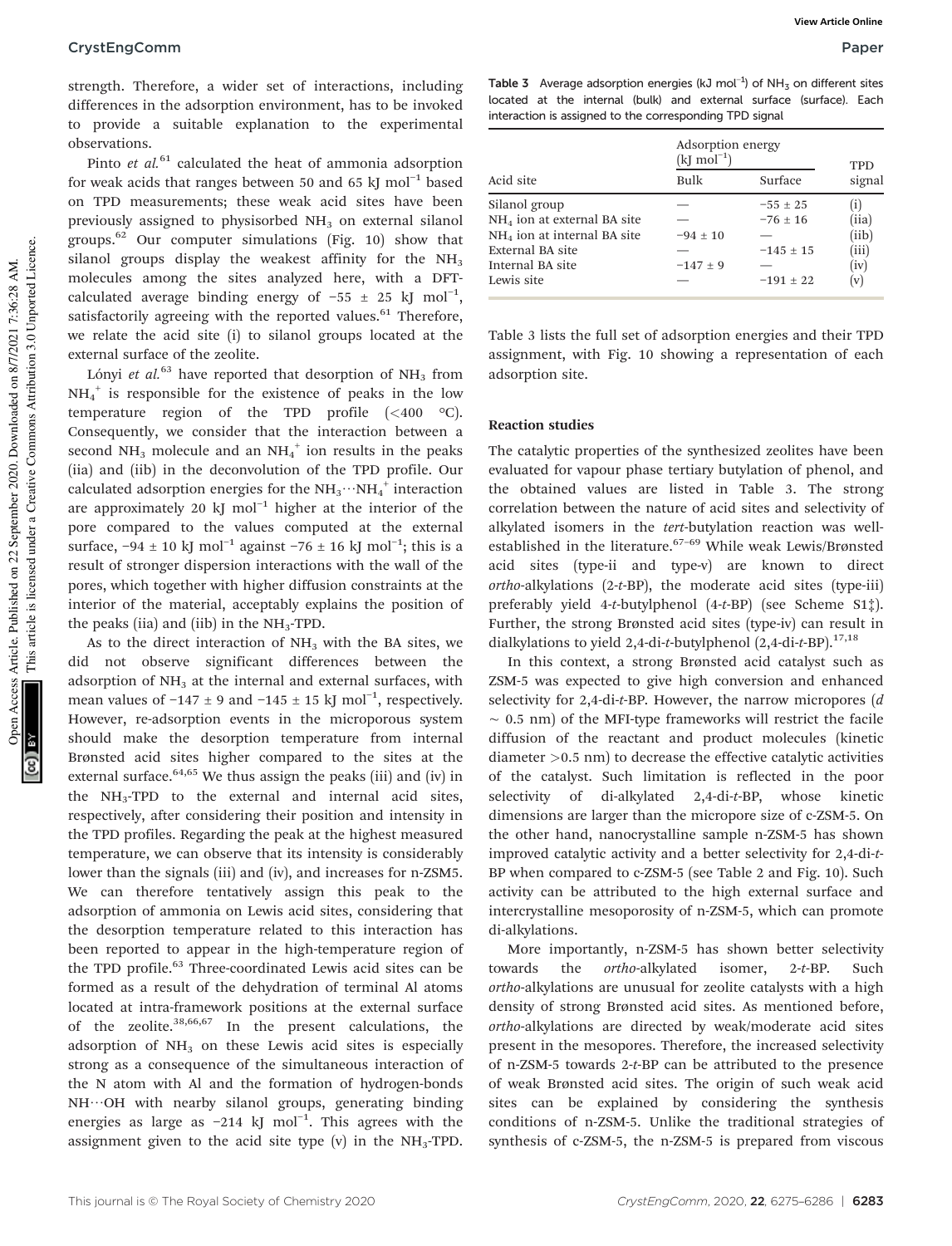

Fig. 11 Time-on-stream studies of n-ZSM-5 (filled symbols) and c-ZSM-5 (open symbols).

gels at low alkali concentration and less amount of water. Such conditions may restrict the movement of aluminosilicate oligomers and hence result in the formation of numerous geometric defects (type-v; weak Lewis acid sites). It is evident from the FT-IR spectra of n-ZSM-5, which show less-intense vibrational modes at 3245 cm−<sup>1</sup> (*cf.* Fig. 9) corresponding to core lattice vibrations of weak Lewis acid sites (Fig. 8). Further, it is also observed in the TPD profile of n-ZSM-5, which shows an increased amount of type (ii) and type (v) acid sites (Fig. 7A). Based on these characterization studies, it can be perceived that the distinct acid sites of n-ZSM-5 play a key role in *ortho*-alkylations apart from *para*-alkylations to form the final product, 2,4-di-*t*-BP.

Fig. 11 shows the catalytic lifetime of n-ZSM-5, which shows better activity for a longer period of time when compared to the bulk sample owing to the facile diffusion of the reactant molecules through the intercrystallite mesopores and also due to reduced diffusion path lengths of the zeolite nanocrystals. The sample has shown unaltered activity and excellent selectivity for a reaction time of 24 h. More importantly, the selectivity towards 2-*t*-BP is not momentary and is maintained in the time-on-stream studies of 24 h.

# **Conclusions**

In summary, we report here the synthesis of nanostructured zeolite aggregates, designated as n-ZSM-5, consisting of welldefined ultra-small nanospheres of MFI-type topology having a unique brain-coral morphology. The remarkable selforganization of such nanocrystals endows the zeolite with intercrystalline mesoporosity, enhanced surface area, remarkable acidity and reduced diffusion path length, making n-ZSM-5 a promising solid-acid catalyst. The improved physico-chemical and textural characteristics of the nanocrystalline zeolite are reflected in terms of increased catalytic activity and high selectivity towards the desired products of the tertiary butylation reaction of phenol, *viz.*, 2-*t*-BP and 2,4-di-*t*-BP. The assignment of the signals in the TPD experiments is further supported by DFT calculations. The calculated adsorption energies of  $NH<sub>3</sub>$  on different sites follow the order of strength: silanol groups (external surface)  $<$  NH $_4^+$  (external surface)  $<$  NH $_4^+$  (internal surface)  $<$ Brønsted acid sites (external surface) < Brønsted acid sites (internal surface)  $<$  Lewis acid sites (external surface), with a satisfactory agreement of the number and position of the TPD signals in the n-ZSM-5 profile, and the variations observed with c-ZSM-5.

# Conflicts of interest

There are no conflicts to declare.

# Acknowledgements

The authors thank DST, New Delhi, for funding NCCR, IIT-Madras; Prof. B. Viswanathan for encouragement and support; Mr. T. V. R. Mohan for the help with TPD data. NHdL thanks EPSRC, grant number EP/K009567, for funding. Information on the data underpinning the results presented here, including how to access them, can be found in the Cardiff University data catalogue at http://doi.org/10.17035/ d.2020.0115255376.

## Notes and references

- 1 C. S. Cundy and P. A. Cox, *Chem. Rev.*, 2003, 103, 663.
- 2 M. E. Davis, *Nature*, 2002, 417, 813.
- 3 J. Grand, S. N. Talapaneni, A. Vicente, C. Fernandez, E. Dib, H. A. Aleksandrov, G. N. Vayssilov, R. Retoux, P. Boullay, J.-P. Gilson, V. Valtchev and S. Mintova, *Nat. Mater.*, 2017, 16, 1010.
- 4 M. Choi, K. Na, J. Kim, Y. Sakamoto, O. Terasaki and R. Ryoo, *Nature*, 2009, 461, 246.
- 5 L. Tosheva and V. P. Valtchev, *Chem. Mater.*, 2005, 17, 2494.
- 6 S. Mintova and V. Valtchev, *Microporous Mesoporous Mater.*, 2002, 55, 171.
- 7 C. M. Lew, Z. Li, S. Li, S.-J. Hwang, Y. Liu, D. I. Medina, M. Sun, J. Wang, M. E. Davis and Y. Yan, *Adv. Funct. Mater.*, 2008, 18, 3454.
- 8 R. Van Grieken, J. L. Sotelo, J. M. Menéndez and J. A. Melero, *Microporous Mesoporous Mater.*, 2000, 39, 135.
- 9 W. Song, R. E. Justice, C. A. Jones, V. H. Grassian and S. C. Larsen, *Langmuir*, 2004, 20, 8301.
- 10 P. Morales-Pacheco, J. M. Domínguez, L. Bucio, F. Alvarez, U. Sedran and M. Falco, *Catal. Today*, 2011, 166, 25.
- 11 S. S. Kim, J. Shah and T. J. Pinnavaia, *Chem. Mater.*, 2003, 15, 1664.
- 12 B. Louis and L. Kiwi-Minsker, *Microporous Mesoporous Mater.*, 2004, 74, 171.
- 13 Z. Qin, L. Lakiss, L. Tosheva, J.-P. Gilson, A. Vicente, C. Fernandez and V. Valtchev, *Adv. Funct. Mater.*, 2014, 24, 257.
- 14 K. Na, C. Jo, J. Kim, K. Cho, J. Jung, Y. Seo, R. J. Messinger, B. F. Chmelka and R. Ryoo, *Science*, 2011, 333, 328.
- 15 M. Choi, H. S. Cho, R. Srivastava, C. Venkatesan, D.-H. Choi and R. Ryoo, *Nat. Mater.*, 2006, 5, 718.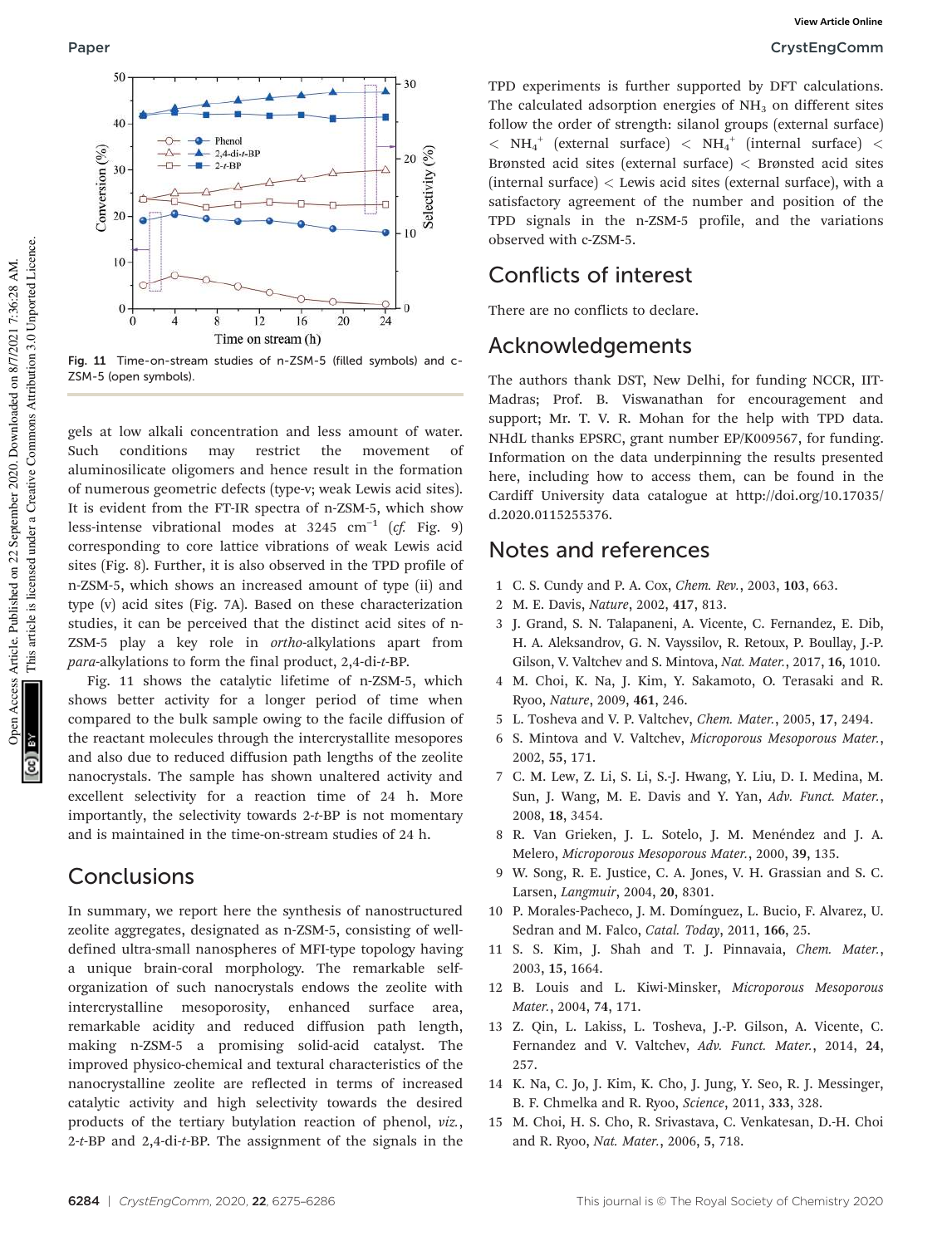- 16 D. Xu, Y. Ma, Z. Jing, L. Han, B. Singh, J. Feng, X. Shen, F. Cao, P. Oleynikov, H. Sun, O. Terasaki and S. Che, *Nat. Commun.*, 2014, 5, 4262.
- 17 R. K. Parsapur and P. Selvam, *ChemCatChem*, 2018, 10, 3978.
- 18 R. K. Parsapur and P. Selvam, *Sci. Rep.*, 2017, 23, 16291.
- 19 N. V. Krishna and P. Selvam, *Chem. Eur. J.*, 2017, 23, 1604 (*Dalton Trans.*, 2017, 46, 770).
- 20 A. Inayat, I. Knoke, E. Spiecker and W. Schwieger, *Angew. Chem., Int. Ed.*, 2012, 51, 1962.
- 21 X. Zhang, D. Liu, D. Xu, S. Asahina, K. A. Cychosz, K. V. Agrawal, Y. Al Wahedi, A. Bhan, S. Al Hashimi, O. Terasaki, M. Thommes and M. Tsapatsis, *Science*, 2012, 336, 1684.
- 22 K. Möller, B. Yilmaz, R. M. Jacubinas, U. Müller and T. Bein, *J. Am. Chem. Soc.*, 2011, 133, 5284.
- 23 Z. Gabelica, N. Blom and E. G. Derouane, *Appl. Catal.*, 1983, 5, 227.
- 24 A. Nastro and L. B. Sand, *Zeolites*, 1983, 3, 57.
- 25 Q. Li, D. Creaser and J. Sterte, *Chem. Mater.*, 2002, 14, 1319.
- 26 K. Shen, W. Qian, N. Wang, C. Su and F. Wei, *J. Mater. Chem. A*, 2014, 2, 19797–19808.
- 27 P. Selvam, N. V. Krishna and A. Sakthivel, *Adv. Porous Mater.*, 2013, 1, 239.
- 28 E. Selvam, R. K. Parsapur and P. Selvam, *23rd Natl. Symp. Catal.*, Bengaluru, 17-19 January 2018, p. 148; *Faraday Discussion Meeting*, London, 16-18 May 2018.
- 29 G. Kresse and J. Hafner, *Phys. Rev. B: Condens. Matter Mater. Phys.*, 1993, 47, 558; 1994, 49, 14251.
- 30 G. Kresse and J. Furthmüller, *Comput. Mater. Sci.*, 1996, 6, 15 (*Phys. Rev. B: Condens. Matter Mater. Phys.*, 1996, 54, 11169).
- 31 J. P. Perdew, K. Burke and M. Ernzerhof, *Phys. Rev. Lett.*, 1996, 77, 3865.
- 32 P. E. Blöchl, *Phys. Rev. B: Condens. Matter Mater. Phys.*, 1994, 50, 17953.
- 33 G. Kresse and D. Joubert, *Phys. Rev. B: Condens. Matter Mater. Phys.*, 1999, 59, 1758.
- 34 S. Grimme, J. Antony, S. Ehrlich and H. Krieg, *J. Chem. Phys.*, 2010, 132, 154104.
- 35 S. Grimme, S. Ehrlich and L. Goerigk, *J. Comput. Chem.*, 2011, 32, 1456.
- 36 K. M. Ho, C. L. Fu, B. N. Harmon, W. Weber and D. R. Hamann, *Phys. Rev. Lett.*, 1982, 49, 673.
- 37 C. L. Fu and K. M. Ho, *Phys. Rev. B: Condens. Matter Mater. Phys.*, 1983, 28, 5480.
- 38 C. E. Hernandez-Tamargo, A. Roldan and N. H. de Leeuw, *Mol. Catal.*, 2017, 433, 334.
- 39 S. Quartieri, R. Arletti, G. Vezzalini, F. Di Renzo and V. Dmitriev, *J. Solid State Chem.*, 2012, 191, 201.
- 40 C. E. Hernandez-Tamargo, A. Roldan and N. H. De Leeuw, *J. Solid State Chem.*, 2016, 237, 192.
- 41 A. Le Bail, *Powder Diffr.*, 2005, 20, 316.
- 42 D. H. Brouwer and G. D. Enright, *J. Am. Chem. Soc.*, 2008, 130, 3095.
- 43 I. Kabalan, L. Michelin, S. Rigolet, C. Marichal, T. J. Daou, B. Lebeau and J. L. Paillaud, *Solid State Sci.*, 2016, 58, 111.
- 44 H. van Koningsveld, J. C. Jansen and H. van Bekkum, *Zeolites*, 1990, 10, 235.
- 45 W. Zhang, X. Bao, X. Guo and X. Wang, *Catal. Lett.*, 1999, 60, 89.
- 46 R. W. Joyner, A. D. Smith, M. Stockenhuber and M. W. E. van der Berg, *Phys. Chem. Chem. Phys.*, 2004, 6, 5435.
- 47 Q. Zhang, A. Mayoral, O. Terasaki, Q. Zhang, B. Ma, C. Zhao, G. Yang and J. Yu, *J. Am. Chem. Soc.*, 2019, 141, 3772.
- 48 J. Liu, G. Jiang, Y. Liu, J. Di, Y. Wang, Z. Zhao, Q. Sun, C. Xu, J. Gao, A. Duan, J. Liu, Y. Wei, Y. Zhao and L. Jiang, *Sci. Rep.*, 2015, 4, 7276.
- 49 In zeolites, the silanol groups are typically characterised by absorptions (vibration modes/bands) $50-52$  in the hydroxyl stretching frequency region of 4000-3000 cm<sup>-1</sup>. Owing to the existence of silanol groups in different environments, four relevant features are typically observed and they are classified as: (i) terminal (isolated – external) and (vicinal/ geminal – internal) silanol groups (3750-3740 cm<sup>-1</sup>); (ii) bridging (Brønsted acid) silanol groups (3680–3550 cm−<sup>1</sup> ) which act as proton donor; (iii) silanol nests (associated) that consist of a number of silanol groups  $(3680-3550 \text{ cm}^{-1})$ interacting through extended hydrogen bonding; (iv) adsorbed water (3300–3200 cm−<sup>1</sup> ), *i.e.*, hydrogen bonding interaction between silanol groups and water molecules.
- 50 V. Bolis, C. Busco, S. Bordiga, P. Ugliengo, C. Lamberti and A. Zecchina, *Appl. Surf. Sci.*, 2002, 196, 56.
- 51 J.-P. Gallas, J.-M. Goupil, A. Vimont, J.-C. Lavalley, B. Gil, J.-P. Gilson and O. Miserque, *Langmuir*, 2009, 25, 5825.
- 52 K. Barbera, F. Bonino, S. Bordiga, T. V. W. Janssens and P. Beato, *J. Catal.*, 2011, 280, 196.
- 53 K. Sillar and P. Burk, *Chem. Phys. Lett.*, 2004, 393, 285.
- 54 V. R. R. Marthala, Y. Jiang, J. Huang, W. Wang, R. Gläser and M. Hunger, *J. Am. Chem. Soc.*, 2006, 128, 14812.
- 55 D. Ngo, H. Liu, Z. Chen, H. Kaya, T. J. Zimudzi, S. Gin, T. Mahadevan, J. Du and S. H. Kim, *npj Mater. Degrad.*, 2020, 4, 1.
- 56 C. W. Kim, N. H. Heo and K. Seff, *J. Phys. Chem. C*, 2011, 115, 24823.
- 57 V. Pashkova, S. Sklenak, P. Klein, M. Urbanova and J. Dedecek, *Chem.* – *Eur. J.*, 2016, 22, 3937.
- 58 Q. Zhao, W.-H. Chen, S.-J. Huang, Y.-C. Wu, H.-K. Lee and S.-B. Liu, *J. Phys. Chem. B*, 2002, 106, 4462.
- 59 Y. Seo, K. Cho, Y. Jung and R. Ryoo, *ACS Catal.*, 2013, 3, 713.
- 60 C. E. Hernandez-Tamargo, A. Roldan and N. H. de Leeuw, *J. Phys. Chem. C*, 2016, 120, 19097.
- 61 R. R. Pinto, P. Borges, M. A. N. D. A. Lemos, F. Lemos, J. C. Védrine, E. G. Derouane and F. R. Ribeiro, *Appl. Catal., A*, 2005, 284, 39.
- 62 N.-Y. Topsøe, K. Pedersen and E. G. Derouane, *J. Catal.*, 1981, 70, 41.
- 63 F. Lónyi and J. Valyon, *Microporous Mesoporous Mater.*, 2001, 47, 293.
- 64 T. Omojola, N. Cherkasov, A. I. McNab, D. B. Lukyanov, J. A. Anderson, E. V. Rebrov and A. C. van Veen, *Catal. Lett.*, 2018, 148, 474.
- 65 B. E. Handyla, A. Jacobo, M. G. Cárdenas Galindo, M. González, M. E. LLanos, M. de Lourdes Gúzman and F. Hernández, *Top. Catal.*, 2002, 19, 249.